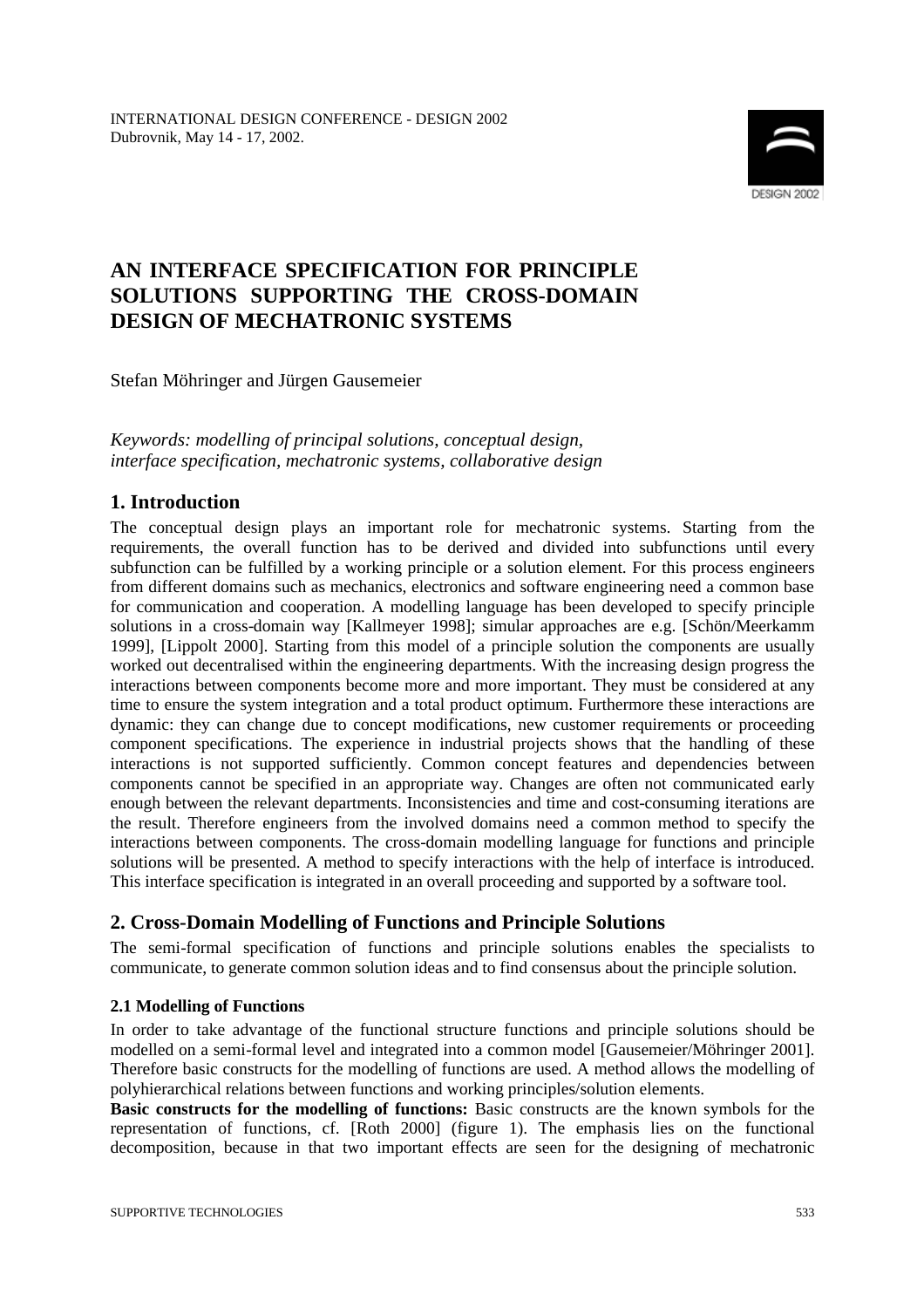products: the reduction of the complexity as well as the preparation of the partitioning, i.e. the distribution into working principles/solution elements of the involved domains and their assignment to functions. In order to increase the clarity of large hierarchical functional structures subfunctions can be aggregated to subsystems (see figure 2).

**Polyhierarchical relations between functions and working principles/solution elements:** The assignment of working principles/solution elements to functions can not always be realized as a 1:1 relationship; it is rather cross-linked in a polyhierarchical way [Roth 2000]. This concerns for example solution elements with a carrying function as the housing which fulfills several subfunctions (attach, carry, seal etc.). The modelling of these polyhierarchical relationships is of special importance in order to use the principles of functional integration and separation systematically and to recognize their effects at an early stage.



**Figure 1. Modelling of polyhierarchical relations between functions and working principles/solution elements**

Does e.g. a solution element fulfill several wanted functions (functional integration), the unwanted, socalled parasitic functions increase mostly as well which come from this solution element [Kallenbach et al. 1997]. If these reciprocal actions are made visible, the developers can choose the functional integration in a way that preferably few parasitic functions arise. The relationships between functions and working-principles are modelled in figure 1: The reference of a function to a or several working principles/solution elements occurs by the reduced corresponding construct. In this example the function "holding" is fulfilled by the solution elements "support" and "sensor". In both views – functional view and view of working principles/solution elements – the relationship between functions and fulfilling elements remains always visible. This encourages the designer to apply the principles of functional integration and separation and to check the emerging effects permanently.

#### **2.2 Modelling of Principle Solutions**

The principle solution is the result of conceptual design: It is considered as the coarse, but fundamental determination of the physical and logical mode of action of the future product. In the following a graphical method for the integrative and cross-domain modelling of principle solutions is presented [Kallmeyer 1998], [Gausemeier et al. 2001] (figure 2).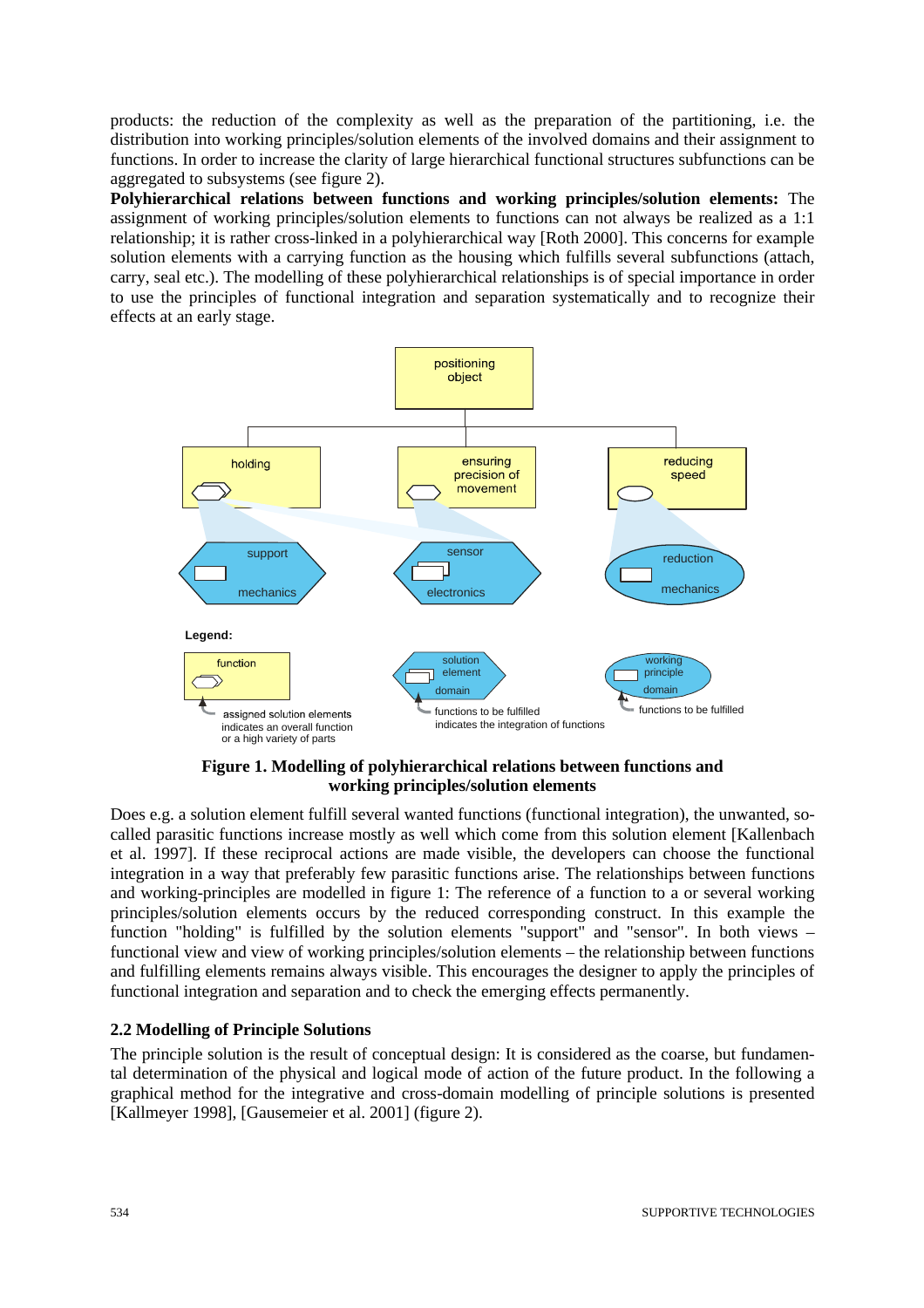

**Figure 2. Example for the modelling of principle solutions of mechatronic systems – hierarchical network of working principles, solution elements and their relations**

System elements are working principles and solution elements which are graphically represented and characterized be the name and the corresponding engineering domain. Working principles are represented by ovals whereas solution elements are represented by hexagons. Describing the relations between system elements the principle solution can be modelled as an entire system. Relations of behavior show the cooperation between elements. Relations for boundary conditions describe nonfunctional dependencies as e.g. the determination of the hardware for working principles of the domain software.

System elements can further be aggregated because of logical or spatial aspects. A logical aggregation indicates function units. For this purpose sub-systems are modelled. The spatial hierarchical modelling may be deployed if the spatial design governs the product design. Within mechatronic product design the spatial design is mostly less important than the functional aspects. Aggregated elements are grouped together in a sub-system (positioning unit in figure 2). The grouped elements are indicated by an arrow pointing upwards. Additionally the name of the sub-system is noted. The sub-system contains an arrow pointing downwards to indicate further elements on a more detailed level.

Behavior and shape of the system elements are specified by the proper models which are known and established within the different engineering domains. In figure 2 for example the shape of the position sensor is specified by a 3D-CAD-model, the behavior of the working principle reduction by a dynamic model. These aspect models are part of the overall aspect models specifying the total behavior and shape of the superordinated system (positioning unit in figure 2). It is not aim of this graphical method to introduce an "esperanto" for the specification of behavior and shape. Therefore established domainspecific system description techniques such as VHDL, Petri Nets or UML are used and integrated. This ensures a smooth transfer to the following domain-specific design steps. Interactions between components can be analysed e.g. with the matrix of interaction [Gausemeier et al. 2001] and modelled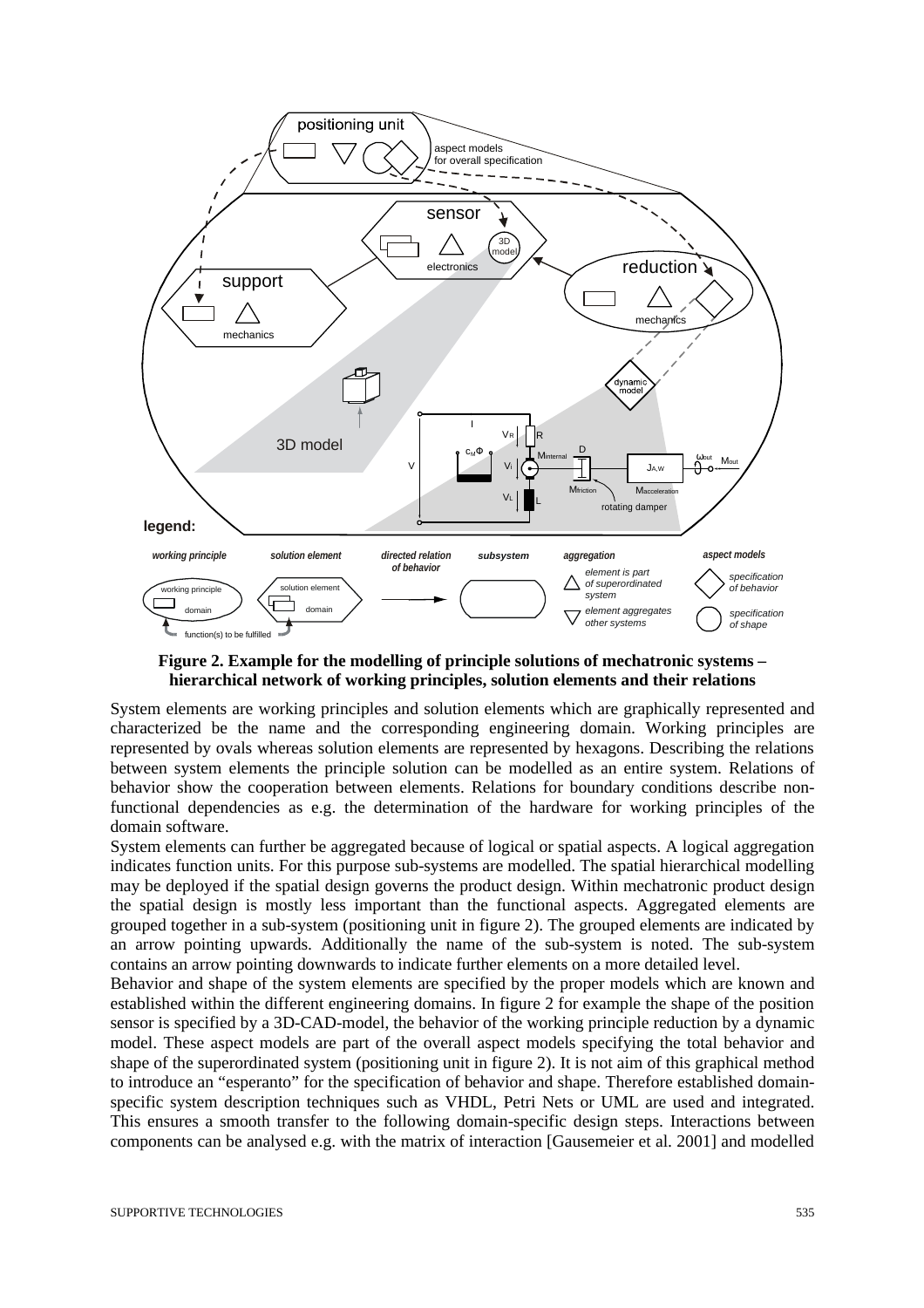with the general flow variables *material*, *energy* and *information* and block representation [Pahl/Beitz 1996] or bondgraphs and statecharts [Schön/Meerkamm 1999].

## **3. Interface Specification**

After having analysed and modelled the interactions of the principle solution on a cross-domain level it is necessary to continue detail work in each engineering domain. According to modular design the interactions should be localized within modules and the interactions between modules should be minimised [Bertram et al. 2000], [Smith/Duffy 2001]. In order to meet the overall system requirements the identified interactions between modules can be specified by interface. The interface specification consists in a standardised description of input and output features with corresponding values of each module. By connecting corresponding input and output features of different modules, the interactions can be specified. The interface is represented by a table with columns for features, target values, modification values (change request) and actual values, each for input and output of one component. The interface specification will be used on the basis of the modelled principle solution which comprises the modules and their basic interactions (figure 3).



**Figure 3. Interface specification linked to each working principle/solution element**

The designer will specify first the features and the target values (e.g. from the requirements list) of the modules he is responsible for. The principle solution model (including appropriate aspect models) indicates him the interactions with other modules. In cooperation with the involved domains the designer will then specify in detail the interface by connecting input and output features. In the range of the target values he can independently design his modules and define the actual values. As soon as he needs to differ from the predefined values the column for change request becomes important. He can enter the new value and this value will automatically appear in the corresponding interface tables as a request. If the colleague accepts the requested value it will be transformed to the new actual value. An example explains how the communication between designers is supported (figure 4). According to the cross-domain concept the target value for the frequency of the step motor is 800 Hz. During the domain-specific design the responsible designer needs to change the value of frequency. He will enter a new target value into the column "change request – step motor". The request will automatically forwarded to the interface specification table of the related control unit and appears in the column "change request – interface". The responsible designer of the control unit can now investigate whether the new target value is acceptable within his design restrictions. If he accepts he will confirm the request entering "o.k." in the column "release – control unit". The release will as well automatically forwarded to the interface specification of the step motor (column "release – interface").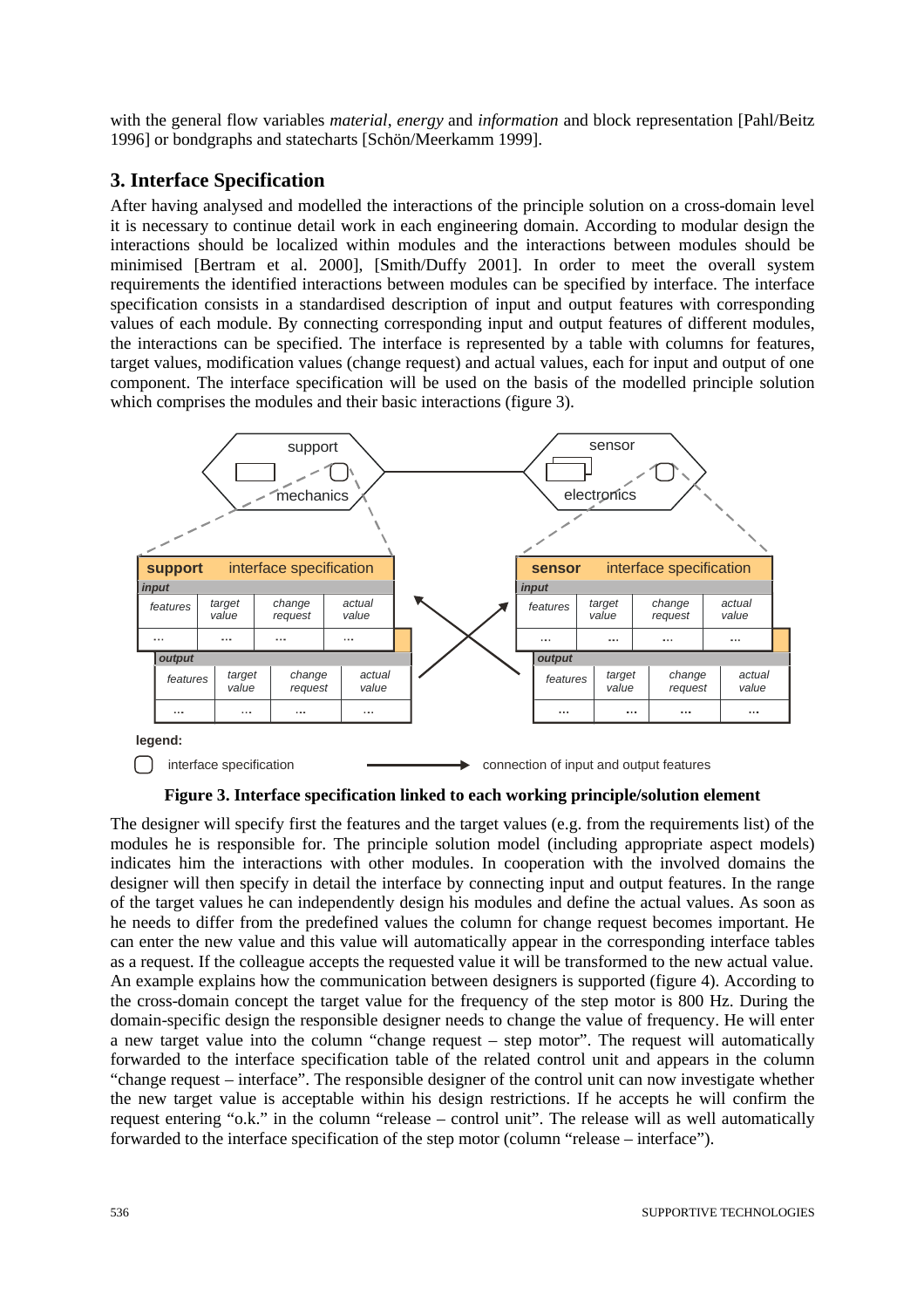The change management process has been successfully finished, the new target value will be changed to 900 Hz. The tool-based interface specification has been introduced within an industrial project.



**Figure 4. Proceeding of the interface specification exemplified by the change management** 

### **4. Software Tool Supporting the Cross-Domain Design**

For the cross-domain design a tool was developed on the basis of iGraphx-Professional (Software tool for the modelling of business diagrams, Micrographx, http://www.micrografx.com/igrafx/professional) and tested in industrial projects. It enables the convenient definition and visualisation of the graphical constructs as well as the dynamic alternation between hierarchies and views (functions, principle solutions, domain-specific aspect models, interface specification). In the following the basic functionality will be explained. Figure 5 shows the desk top with the basic function of the tool. The needed constructs are deposited in the symbol library as graphical symbols. After placing the symbol on the graphical surface the input editor in which the necessary dates are specified opens itself. Besides name and domain of the constructs the relationships of aggregation can be defined and the aspect models (behavior model and shape model) and the interface specification can be referenced by arbitrary files. By clicking the wanted interface specification the necessary tool is started automatically (e.g. MS Excel supporting the interface tables) and opens the file. The designer can manage the specifications and communicate with his design colleagues from other departments.

#### **5. Conclusions**

A cross-domain interface specification integrated in the semi-formal modelling of functions and principle solutions has been presented. It helps that engineers can work independently based on welldefined interfaces between related modules. Modifications and their effects become transparent; a "negotiation function" ensures that intended modifications of one module leading to an inconsistency with another module can only be done in close co-ordination with the concerned department.